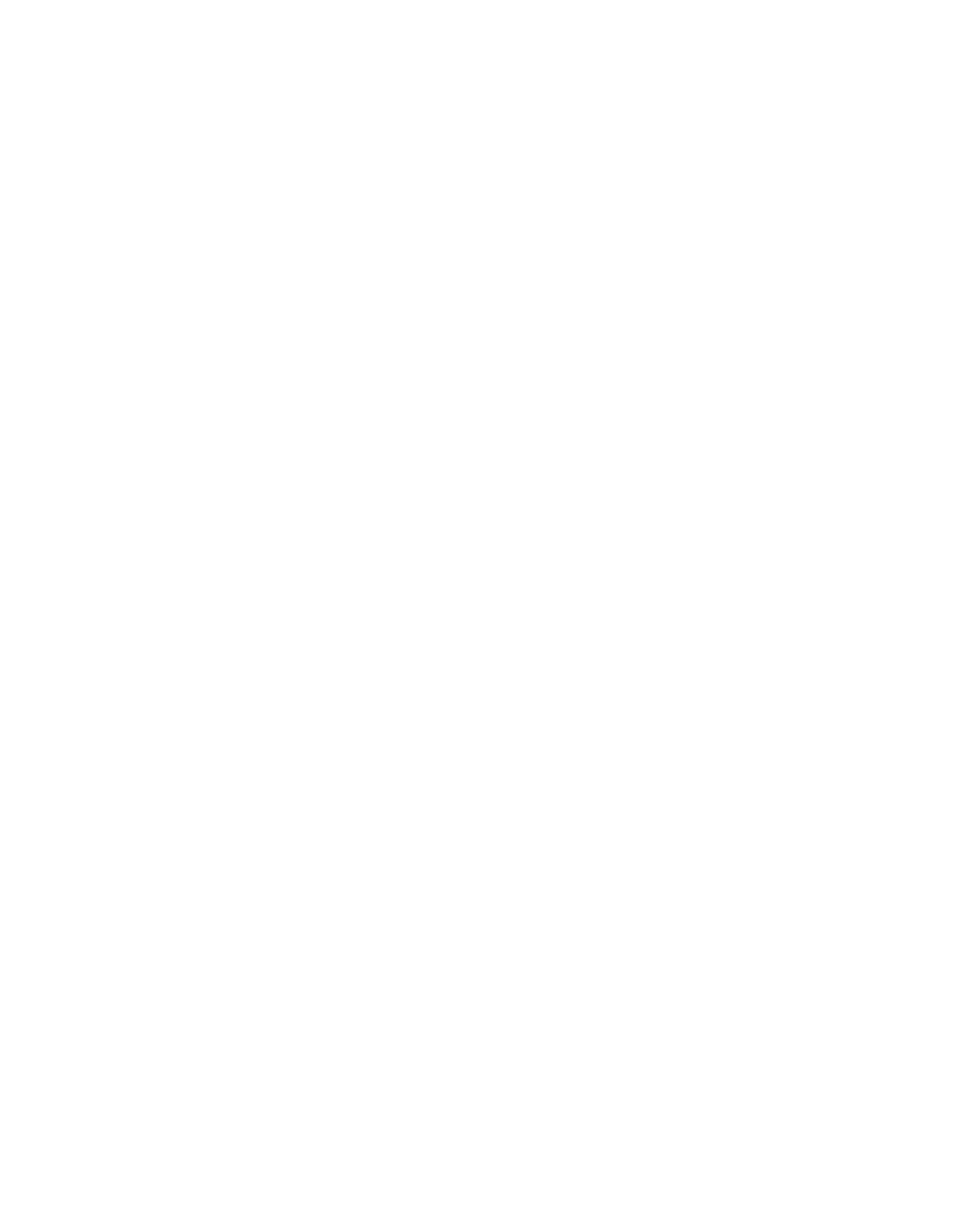# **Performance Profiling**

Nothing is more important to performance on the ice than a player's blades. ELITE Blade Performance Technology offers a wide range of profile template options, allowing hockey players to find the optimal blade shape to maximize their skating performance based on their personal preferences. The following is a brief discussion of profiling theory and the performance characteristics of the major types of profiles we offer.

# **Profiling: An Overview**

When hockey players take to the ice, they are looking for many different skating performance characteristics in their blades. These qualities include:

- Top Maximum Speed
- Explosiveness rapid first few strides
- **Stability**
- **Agility**
- Efficiency how much speed/distance per unit of effort
- Aggressiveness how solid the "bite"

The challenge for players is that many of these qualities are in opposition to each other. To get more of certain attributes, they have to accept less of others. The art of custom profiling is to find the shape of blade which gives the best combination of attributes to suit the skating and playing style of a given player.

To illustrate these trade-offs, imagine a hockey player wanting a blade to provide only maximum top speed, maximum front to back stability, and maximum energy efficiency.

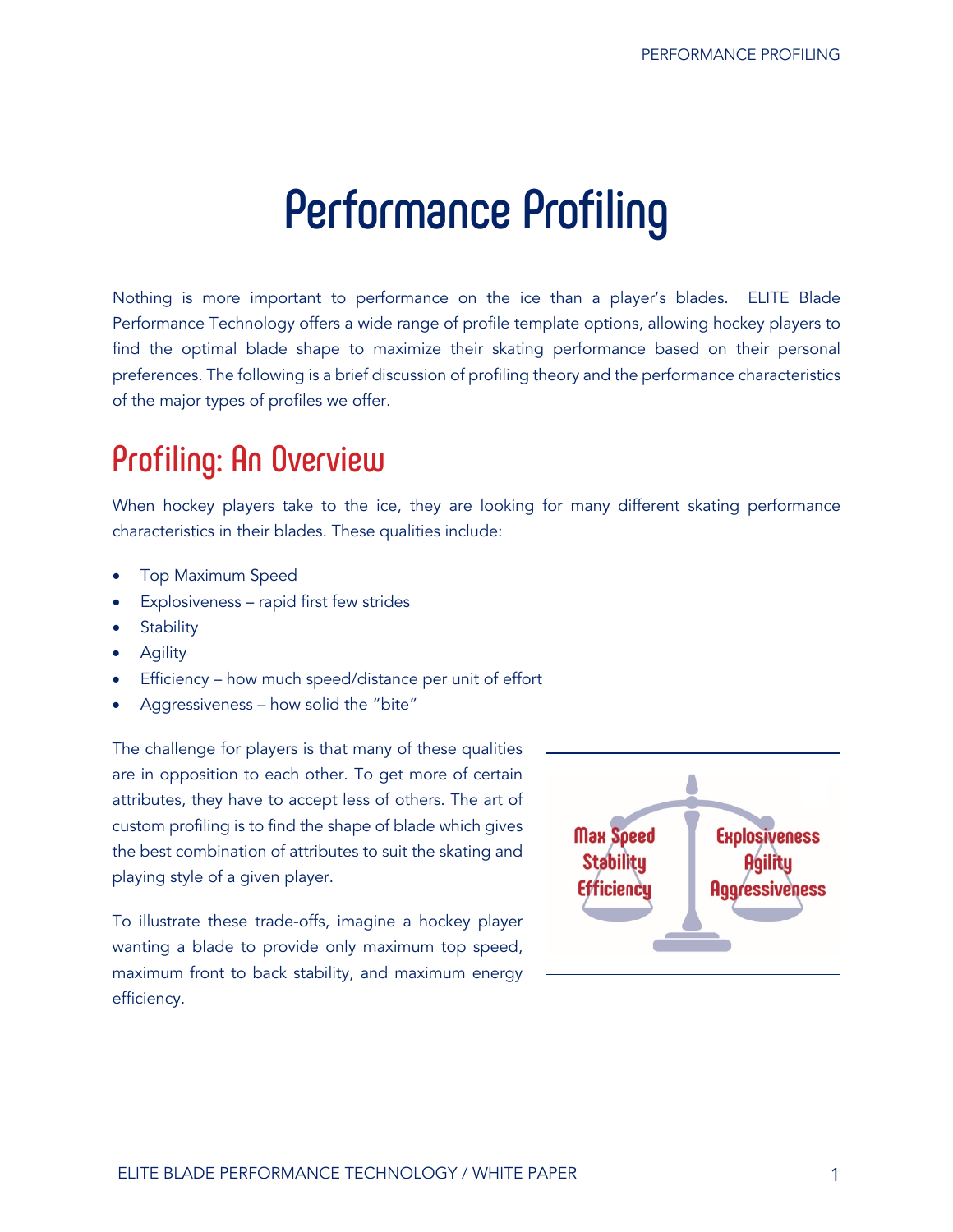

The ideal profile might look very much like the blade of a speed skate – really long and flat, with a lot of steel in contact with the ice so that it would float over the surface. It would have great stability front-to-back, and fantastic top-end speed.

But, of course, it would be impossible to play hockey on speed skates. The first few strides would be really slow and clunky, the player would not be able to turn at all, and if he ever tried to stop suddenly, he would probably snap his legs off at the ankles!

On the other hand, if a player wanted only maximum agility and maximum explosiveness, he would want a blade with lots of "rocker" – that is, heavily curved, with not much blade in contact with the ice. This player could really lean into his first few strides and would be able to turn on a dime. But he would have very little stability front-to-back, and slow cruising speed as the short radius blade would sink into the ice instead of gliding over it.

The response of skate manufacturers, traditionally, has been to look for a compromise curve that does a bit of everything. Not too flat, so it keeps some manoeuvrability and some jump. Not too rockered, so it keeps some cruising speed and stability. Most standard, out-of-the-box blades come with a generic profile that is something close to a 10-foot radius curve along the effective skating surface. Some are a little more rockered (9-foot, for example) or minimally pitched (9½ - 10½), but they are generally in this range.

For a long time, equipment professionals have been aware of the limitations of the generic profile, as strong skaters have looked for something faster and more powerful than these standard blades. Most early efforts at custom profiling (or contouring, as it was first known) consisted of taking the generic 10-foot radius blade and flattening it out – say to an 11-, 12- or even 13-foot radius. These changes certainly created higher top speeds and a very solid feeling, but they came at a significant cost to agility and initial acceleration. This unsatisfactory trade-off led people to start experimenting with multiple-radius profiles, hoping to provide players with something closer to optimal performance.

# **Performance Profiling**

Boiled down to its essence, performance profiling is about customizing the shape of a hockey skate blade to put more blade in contact with the ice (with the attendant gains in top speed, stability and efficiency), while preserving the agility and explosiveness that are essential to the game of hockey. And, very importantly, the art of performance profiling is to find a profile that fits the particular skating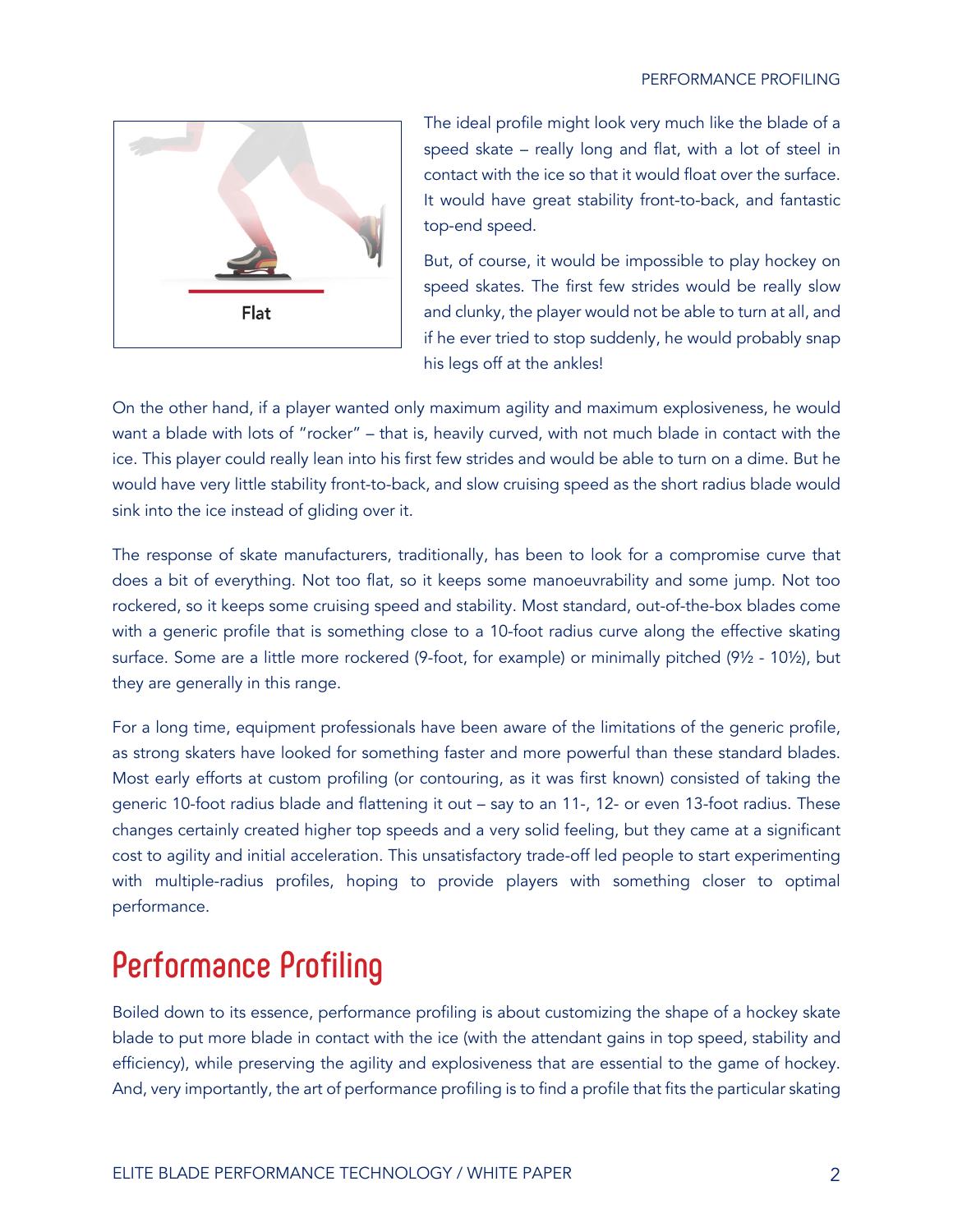style of a player, so that he or she feels great on the ice. At ELITE we believe there is a perfect profile for every player that matches his or her skating style and performance preferences.

There have been many multiple-radius profile formulas tried over the years, but we see almost all of these efforts fitting into two broad conceptual categories. We refer to these as Heel Glide profiles and Center Glide profiles. Both categories include many dynamic profiles, and the choice between heel glide and center glide is really a matter of personal feel and preference.

#### **Heel Glide Profiles**

In Heel Glide profiles, as the name implies, the blade is flattened from the middle of the foot back towards the heel, creating an area with more steel on the ice. So instead of a 10-foot radius on the back half, it might be a 12-, 13-, or 14-foot radius, or perhaps even flatter. This gives the blade excellent glide characteristics and feels extremely stable.

But, as noted above, if we were to apply that flatter radius to the whole length of the blade, the performance would become very heavy and unresponsive. So we "lighten" the front section of the blade with a shorter, more rockered radius in order to preserve agility and explosiveness.

By way of example, here is an illustration of a 7-13, one of our most popular Heel Glide profiles. The back portion of the effective skating surface is stretched out to a 13-foot radius, while the front part is rockered to 7-feet. A favourite of forwards and defence alike, the 7-13 has lots of jump and agility but also powerful glide and stability with a slight feeling of forward pitch.



Most custom blade profiles on the market today fit into this broad category of Heel Glide profiles. All our performance Duos, Triples and Quads share the common characteristic of starting out comparatively rockered in front and becoming progressively flatter towards the heel.

ELITE offers a wide selection of Heel Glide profile templates, and can also make custom templates on request. Here is a list of our most popular Heel Glide profiles, with some impressions about their playing characteristics based on our own testing, as well as pro player feedback.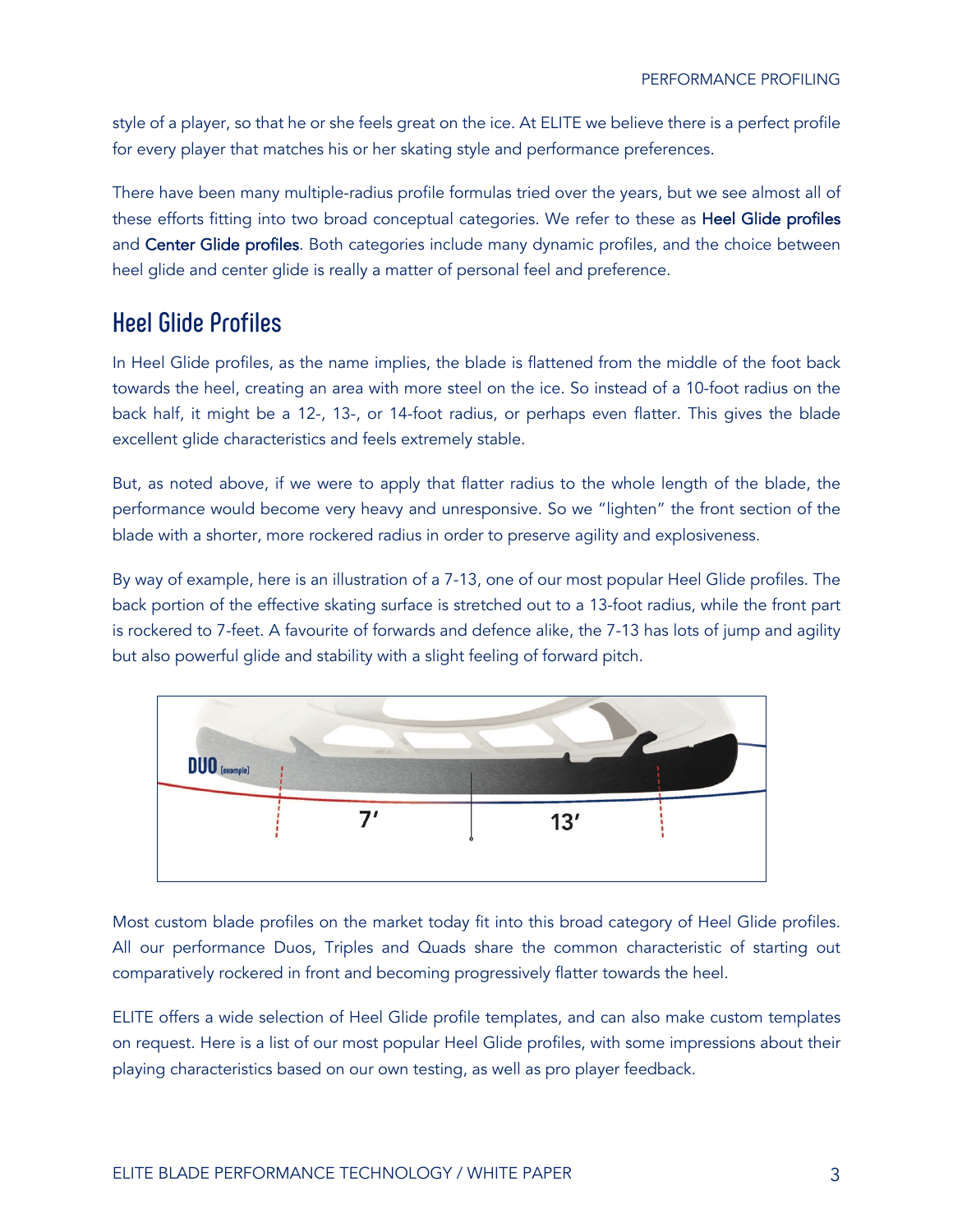#### PERFORMANCE PROFILING

| <b>Name</b>                   | <b>Radius</b>          | <b>Description</b>                                                               |
|-------------------------------|------------------------|----------------------------------------------------------------------------------|
| 7-12 Duo                      | $7' - 12'$             | "Lightest", most agile duo. Slight forward pitch feeling                         |
| 7-13 Duo                      | $7' - 13'$             | Great all-around profile, strong glide, some forward pitch feel                  |
| 7-14 Duo                      | $7' - 14'$             | Strong glide. Pronounced forward pitch feel                                      |
| 8-12 Duo                      | $8' - 12'$             | Similar to 7-12, slightly less forward pitch feel. Marginally less<br>agile.     |
| 8-13 Duo                      | $8' - 13'$             | Similar to 7-13, slightly less forward pitch feel. Marginally less<br>agile.     |
| 8-14 Duo                      | $8' - 14'$             | Very solid, stable feel. Great glide. Definitely a bit "heavier"<br>sensation.   |
| 9-13 Duo                      | $9' - 13'$             | Solid, slightly heavy. Very stable. Limited feeling of pitch.                    |
| <b>EL3-1</b><br><b>Triple</b> | $6' - 12' - 26'$       | Fast, powerful, solid. Smooth transitions. Slight forward pitch feel.            |
| $EL3-2$<br><b>Triple</b>      | $6' - 13' - 26'$       | Like EL3-1, but even more "solid". Favors wide arcs over agility.<br>Less pitch. |
| EL4-1<br>Quad                 | $6' - 9' - 11' - 13'$  | Quite light and agile. Smooth transition from rocker to glide.                   |
| <b>EL4-2</b><br>Quad          | $7'$ – 10' – 13' – 16' | Very smooth, well balanced. Good mix of power and agility.                       |
| EL4-3<br>Quad                 | $6' - 9' - 11' - 26'$  | Very solid, smooth, stable. Powerful, slightly "heavy" feel.                     |

#### **Center Glide Profiles**

The other broad category of performance profiles is Center Glide. As the name suggests, in the Center Glide profiles the area under the middle of the foot is flattened out to allow more contact with the ice surface, while the toe and heel sections are comparatively curved, or rockered.

#### SCS Series

The SCS Series is ELITE's proprietary family of Center Glide profiles, with a sequence of flatter radius curves under the middle of the foot, and comparatively rockered toe and heel sections. The effect is a very powerful and smooth-skating profile, which provides high top-end speed and powerful striding turns while preserving agility and explosiveness.

There are three models in the ELITE SCS profile series (SCS-1, SCS-2 and SCS-3), and each is available in Standard and Long sizes. The only difference between the two sizes is that the Standard profiles have a slightly shorter section of wide-radius curves under the mid-foot compared to the Long version. As a starting point, we recommend using the Long version for any blade 272 mm and above, and the Standard version for blades 263 mm and below. These are only guidelines, however, and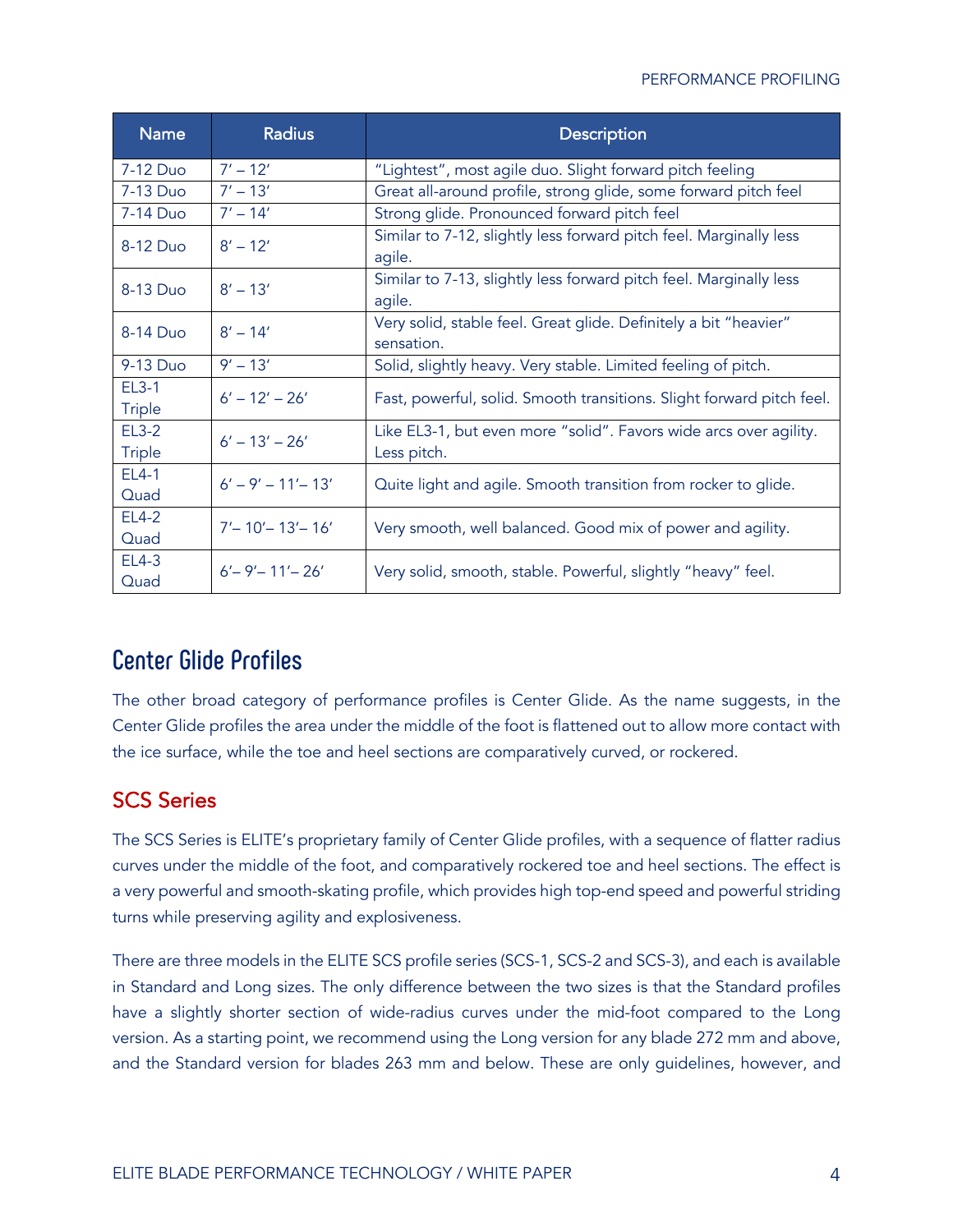players may want to experiment with both sizes to see what feels best. In general, the Standard model will feel slightly "lighter" or more agile, while the Long model will feel a bit faster and more stable.

All three SCS profiles share similar fundamental performance characteristics – a mid-foot balance point, smooth transitions, and powerful acceleration – but are subtly different in terms of feel.

| SCS-1<br><b>Standard or Long</b> | "lightest" or most agile, with the most rockered heel and toe sections. |  |
|----------------------------------|-------------------------------------------------------------------------|--|
| SCS-2                            | same mid-foot wide-radius curves as the SCS-1, but with slightly less   |  |
| Standard or Long                 | rockered heel and toe for greater stability.                            |  |
| SCS-3                            | slightly flatter curves under the mid-foot, plus the less rockered heel |  |
| Standard or Long                 | and toe of the SCS-2, with the most "solid" feel of the three profiles. |  |

#### Center Flat Series

Center Flat profiles are designed to increase the area of blade in contact with the ice surface by creating an actual flat section (or infinite radius curve), at or near the middle of a generic mono blade. These profiles come in a variety of lengths of flat section, and also in neutral and more forwardpitched configurations, to meet the needs of skaters of different sizes and skating styles.

These are two main parameters to consider in choosing a Center Flat profile – the length of the flat section, and the "pitch" or angle of the flat section.

In general terms, the longer the flat section, the greater the benefit in terms of speed and glide, but the greater the cost in agility and fluidity of skating. For smaller players skating on shorter blades, it is important not to choose too long a flat section, or there is a risk of a "railroad track" effect where it is difficult to initiate a turn. We recommend that players start small and experiment with larger flats until they find their optimal profile.

ELITE Center Flat profiles are available with flat lengths of 40, 50, 60, 70, and 80 millimeters. Each length is available in Neutral (50% in front of blade center, 50% behind), P1 (light forward pitch, with 58% of the flat in front, 42% behind) and P2 (heavier pitch, 67% front and 33% behind).

The following chart shows the standard Center Flat templates, with the lengths in millimeters in front of and behind blade center. Other custom Center Flat profiles are available on request.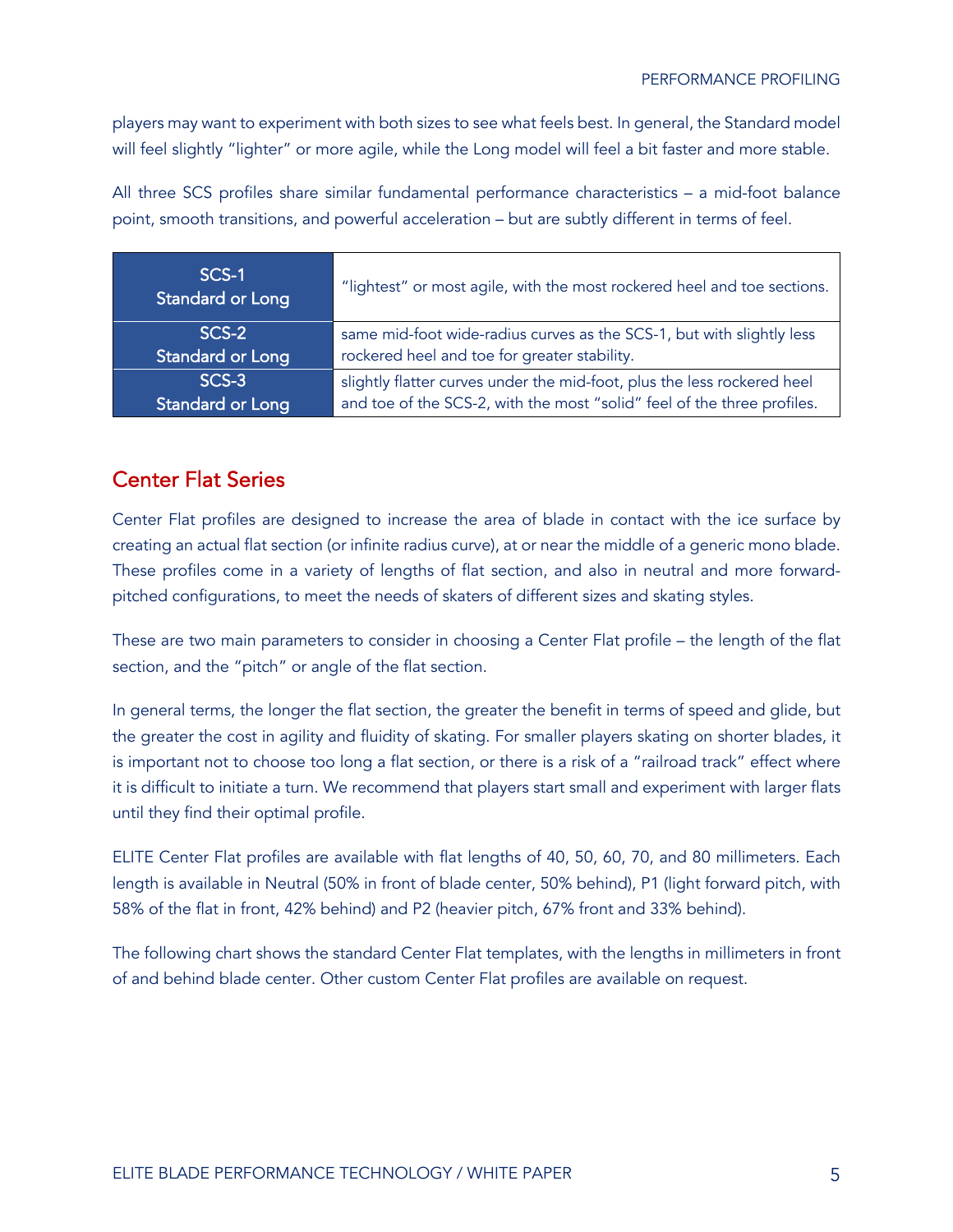| Center Flat <sup> </sup> |                         | Forward            | Forward            |
|--------------------------|-------------------------|--------------------|--------------------|
| Length (mm)              | <b>Neutral Position</b> | <b>P1 Position</b> | <b>P2 Position</b> |
| 40                       | $20 - 20$               | $23 - 17$          | $27 - 13$          |
| 50                       | $25 - 25$               | 29-21              | $33 - 17$          |
| 60                       | 30-30                   | $35 - 25$          | 40-20              |
|                          | 35-35                   | 41-29              | 47-23              |
| 80                       | 40-40                   | 47-33              | 53-27              |

# **Monos and Minimal Pitch Profiles**

At ELITE, we are strong proponents of the benefits of Performance Profiles. We recognize, however, that there are some players, and equipment managers, who prefer profiles which more closely resemble OEM blades. ELITE offers a complete line of mono and minimally pitched profile templates for skaters looking for something close to a generic profile, including:

| <b>Mono Radius</b>   | O''        | 1∩″            | 11 <sup>''</sup> | 12'             | 12' |
|----------------------|------------|----------------|------------------|-----------------|-----|
| <b>Minimal Pitch</b> | $9' - 10'$ | $9.5' - 10.5'$ | $10' - 11'$      | $10.5' - 11.5'$ |     |

## **Goalie Profile Templates**

Goalie blade profiles are much flatter than player profiles, providing superior stability and lateral power, helping a netminder stay in balance and move quickly side-to-side. These characteristics come at the expense of acceleration and agility, which is why goalies aren't pretty when skating on open ice!

The standard goalie blade profile is a 30-foot radius over the effective skating surface, with a very short "release" zone at each end with very much smaller (4-5 inch) radius curves. ELITE offers a 30 foot mono template, for goalies who prefer a factory standard profile, as well as 28 and 29-foot monos for those wanting a slightly more rockered feel. Goalie blades, with their relatively flat radius, are notoriously difficult to hand sharpen without distorting their shape. ELITE mono goalie templates are especially useful for periodically restoring factory specs on blades that have lost their original profile.

Many goalies find that they like the feel of a Duo Performance Profile, with the front half of the blade profiled to a slightly shorter radius curve (24-foot seems to be most popular). These profiles preserve the required stability, but offer a slightly more aggressive pitch forward, which some goalies feel gives them quicker lateral movement and allows them to regain their feet more quickly after dropping down in the butterfly technique favoured by goaltenders today.